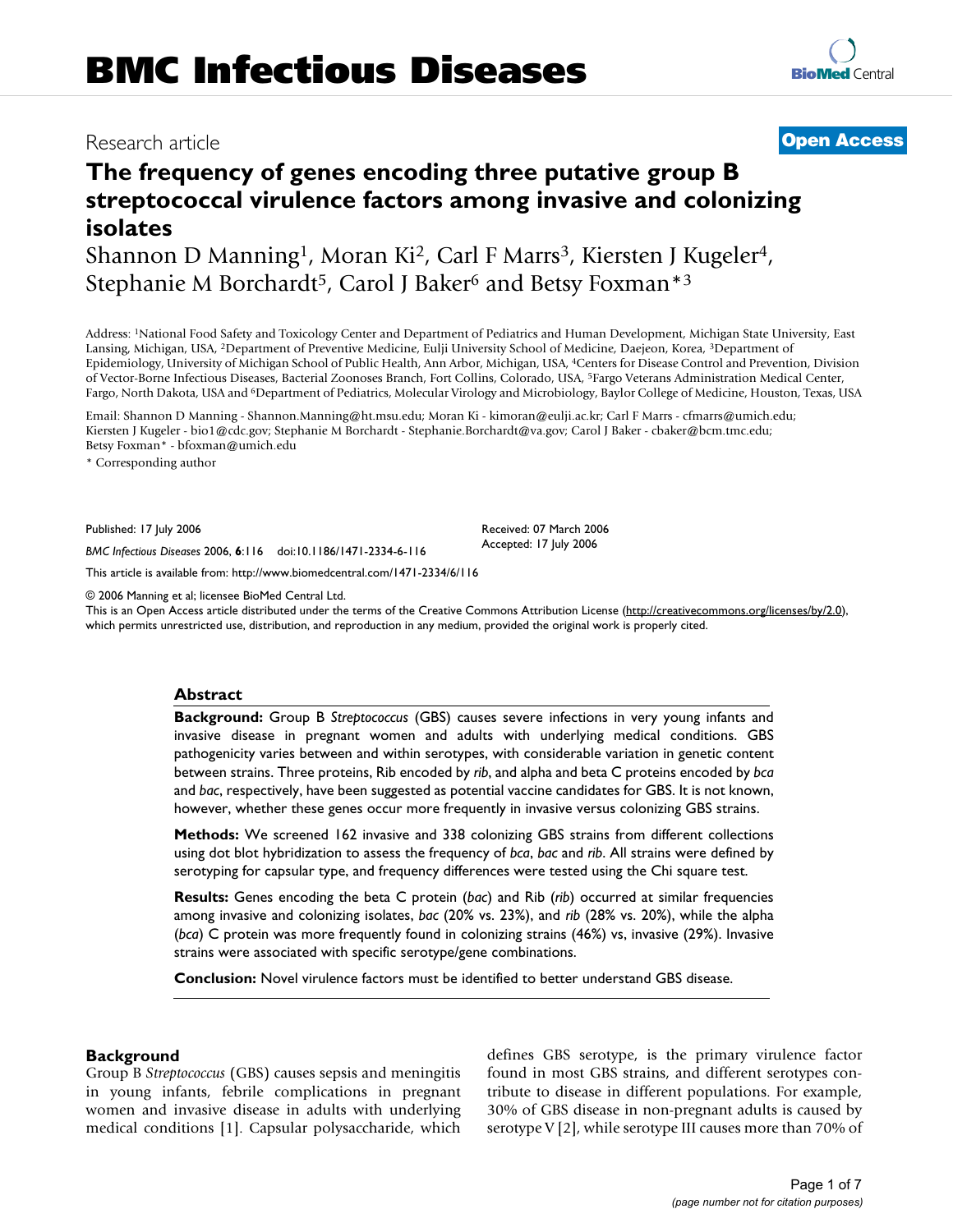infant meningitis and most late-onset (7–89 days of age) disease [3]. Vaccines currently under development target the most prevalent GBS serotypes [4].

Other than the polysaccharide capsule, little is known about other GBS components important in pathogenesis. Many putative virulence factors and genes have been identified recently (for a review see [5]), though most are either present in all GBS strains, or are lacking sufficient data to pinpoint their role in the pathogenic process. Three proteins, however, have been studied extensively and were recommended as potential GBS vaccine candidates [6-8]. These include the protein Rib [7] encoded by *rib* [9], and the alpha [10] and beta [10] C proteins encoded by *bca* [11] and *bac* [12], respectively. All three proteins trigger antibody production that offers protection from GBS infection in animal models [7,8,13], though the frequency of these proteins and the genes that encode them varies by disease status [14-19] as well as serotype. For example, Rib has been found predominantly in serotype III strains [7]. To date, large, population-based studies comparing the frequencies of genes encoding the Rib, alpha and beta C proteins among invasive and colonizing isolates have been limited.

#### **Methods**

We describe the frequency of genes encoding three virulence factors among five GBS strain collections including invasive  $(n = 162)$  and colonizing  $(n = 338)$  isolates (Table 1); invasive disease status was not known for 29 strains. All isolates tested were obtained with the approval of an appropriate institutional ethics committee. Invasive isolates originated from the blood or cerebrospinal fluid (CSF) of newborns <7 days of age (n = 100), the urine of college students  $(n = 4)$  [20,21] and pregnant women presenting to the University of Michigan Medical Center (UMMC) for prenatal care associated with GBS isolation from the urine  $(n = 58)$ , and the placenta following delivery (n = 5) [22]. Newborn isolates, described by Zaleznik et al.  $[23]$  (n = 65), were collected between 1993 and 1996, while the remainder  $(n = 35)$  came from the same Houston hospitals between 1997 and 2000. Colonizing GBS isolates were from the anal orifice or urine of healthy male ( $n = 58$ ) college students, the anal orifice, vagina, cervix or urine or healthy female ( $n = 86$ ) college students [21], pregnant women from UMMC  $(n = 49)$  [22], and sexually active college women with a urinary tract infection not caused by GBS  $(n = 102)$  and their most recent male sex partner  $(n = 43)$  [20]. Among colonizing isolates, 17 (6.9%) were from individuals colonized with multiple isolates in multiple sites; the dot blot profile was determined only for those isolates that were unique by pulsedfield gel electrophoresis (PFGE) as described previously [20,21,24].

Serotyping using hyperimmune rabbit antisera to GBS polysaccharide types Ia, Ib, and II-VIII was performed as described previously [20,21]. We amplified DNA for genes encoding *bca*, *bac* and *rib* using PCR (Table 2). Control strain A909 was used to amplify *bca* and *bac* [25], while BM110 was used for *rib* [9]. PCR DNA was purified and fluorescein-labeled as described previously [26].

DNA was isolated using a modified *E. coli* protocol [27] in which cells were lysed overnight. Dot blot hybridization and subsequent analyses were performed as described previously [26,28] with two negative and positive controls per membrane. The signal intensity of each dot was reported as a percentage of the positive control present on each membrane in ImageQuant (Molecular Dynamics, CA). Percentages were corrected for the background signal of the negative controls and graphed. The x-axis represented values from one membrane and the y-axis consisted of values from the duplicate membrane. A cutoff was established based on each graph distribution [26]. Isolates within the intermediate range were repeated. Sixty-eight hybridizations yielded equivocal results despite repeated probing, and thus, were confirmed for the presence or absence of each gene by PCR and sequencing using the same primers described in Table 2. Eleven remained equivocal following PCR and were excluded from the analyses.

Chi square tests were used to assess differences in gene frequencies by collection and serotype. SAS was used for all statistical analyses [29].

### **Results**

Across GBS strain collections, the *bca* gene occurred most frequently, followed by *rib* and *bac* (Table 3). *bca* and *bac* occurred most frequently among colonizing isolates from college students (Collections 1, 2, and 4, Table 1), while the frequency of *rib* was similar across collections. Because gene frequency varies by capsular serotype, we described the frequency of each gene by serotype (Figure 1). When assessing the frequencies among invasive versus colonizing isolates, only isolates from newborns with GBS disease (n = 100) were considered invasive, while colonizing isolates consisted of those isolates known to not cause a UTI and those that were isolated during pregnancy as part of routine GBS screening (n = 360). In this analysis, *rib* occurred slightly more frequently among invasive versus colonizing isolates (p = .09) (Table 4), while both *bac* (p = .55) and *bca* (p = .002) occurred less frequently in the invasive strains.

After stratifying by serotype, invasive versus colonizing capsular serotype Ia strains were significantly less likely to have bca ( $p = .002$ ), while Ib invasive strains were more likely to have bca ( $p = .03$ ) (Table 4). Invasive versus col-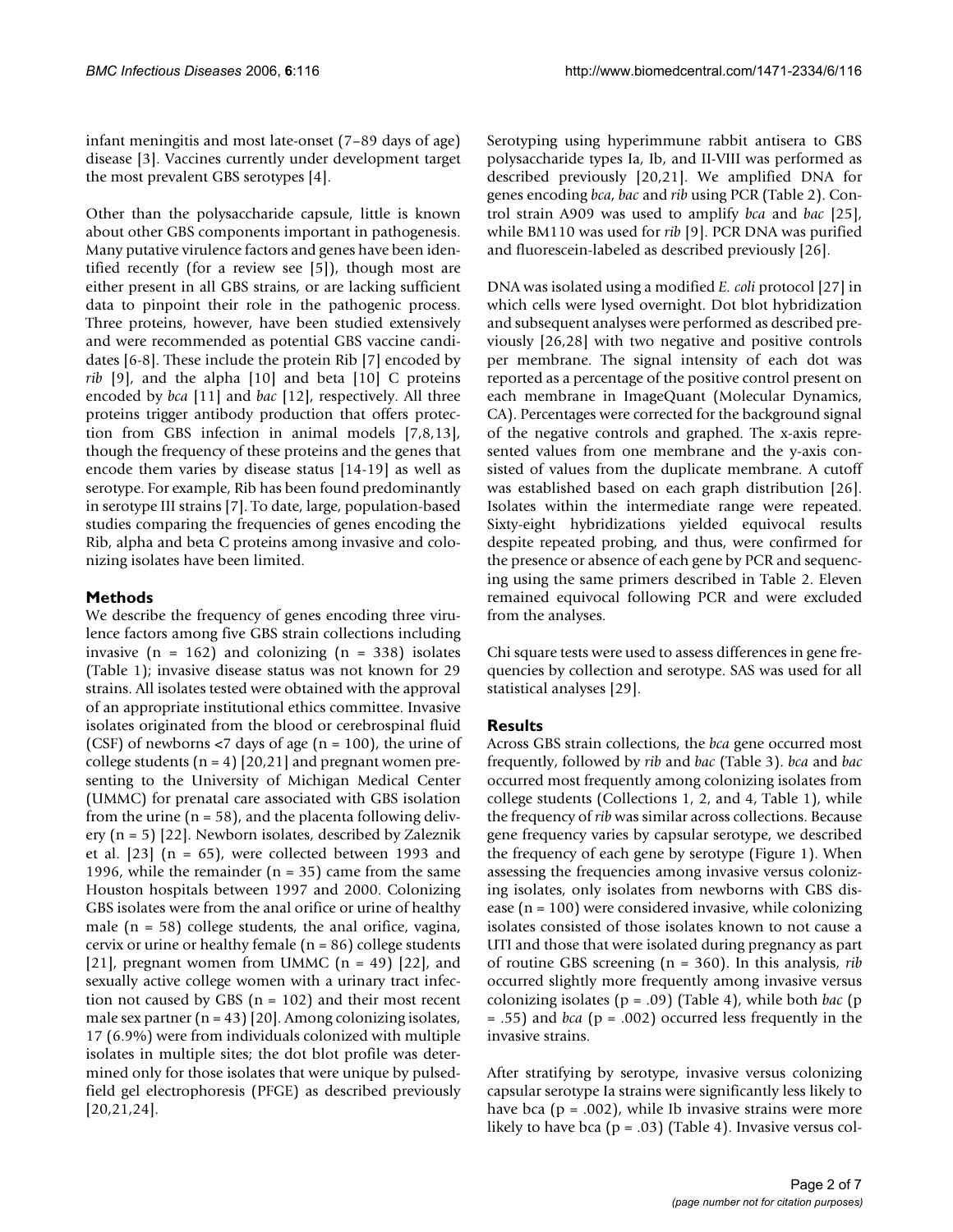| <b>GBS Collection</b>                                                                                                                                   | <b>Isolation source</b>              | <b>Culture date</b>         | Age range  | Race/ethnicity                                                                              | <b>Number of strains</b>                                                    |
|---------------------------------------------------------------------------------------------------------------------------------------------------------|--------------------------------------|-----------------------------|------------|---------------------------------------------------------------------------------------------|-----------------------------------------------------------------------------|
| <b>Ia.</b> Sexually active college<br>women with UTI receiving care<br>from a Student Health Services at<br>the University of Michigan (UM)<br>$[22]$ . | urine, anal orifice,<br>vaginal      | Sept. 1996 to April<br>1999 | $18 - 30$  | White (76%), Non-<br><b>White (24%)</b>                                                     | Colonizing ( $n = 102$ ),<br>Invasivet $(n = 2)$                            |
| <b>Ib.</b> Most recent male sex<br>partner of women with UTI<br>receiving care from the Student<br>Health Services at UM [22].                          | urine, anal orifice                  | Sept. 1996 to April<br>1999 | $18 - 35$  | White (71%), Non-<br><b>White (29%)</b>                                                     | Colonizing ( $n = 43$ ),<br>Invasive $(n = 0)$                              |
| 2a. Sexually active college<br>women without UTI presenting<br>to the Student Health Services at<br>UM [22].                                            | urine, anal orifice,<br>vaginal      | Sept. 1996 to April<br>1999 | $18 - 28$  | White (80%), Non-<br><b>White (20%)</b>                                                     | Colonizing ( $n = 57$ ),<br>Invasive $+$ (n = 0)                            |
| 2b. Most recent male sex<br>partner of women without UTI<br>presenting to the Student Health<br>Services at UM [22].                                    | urine, anal orifice                  | Sept. 1996 to April<br>1999 | $19 - 33$  | White (73%), Non-<br><b>White (27%)</b>                                                     | Colonizing ( $n = 35$ ),<br>Invasive $\uparrow$ (n = 0)                     |
| 3. Newborns with early onset<br>disease from hospitals affiliated<br>with Baylor College of Medicine<br>$[19]$ .                                        | blood, CSF                           | 1993 to 2000                | $< 7$ days | Hispanic (56%),<br>African American<br>(24%), Caucasian<br>$(16%)$ , Asian $(4%)$           | Colonizing $(n = 0)$ ,<br>Invasive $\uparrow$ (n = 100)                     |
| 4a. Random sample of college<br>aged women from the UM<br>community [21]                                                                                | urine, anal orifice,<br>vaginal      | Sept. to Nov. 1998          | $17 - 49$  | Caucasian (65%),<br>Asian (16%), African<br>American (10%),<br>Hispanic (5%), Other<br>(5%) | Colonizing ( $n = 29$ ),<br>Invasive $\uparrow$ (n = 1)                     |
| 4b. Random sample of college<br>aged men from the UM<br>community [21]                                                                                  | urine, anal orifice                  | Sept. to Nov. 1998          | $19 - 45$  | Caucasian (60%),<br>Asian (28%), African<br>American (4%),<br>Hispanic (3%), Other<br>(4%)  | Colonizing ( $n = 23$ ),<br>Invasive $\uparrow$ (n = 1)                     |
| 5. Pregnant women presenting at<br>the UM Medical Center for<br>prenatal care [34].                                                                     | urine, rectal, vaginal,<br>placental | Aug. 1999 to Mar.<br>2000   | $16 - 42$  | Caucasian (67%),<br>African American<br>(18%), Other (7%),<br>Unknown (9%)                  | Colonizing ( $n = 49$ ),<br>Invasive† ( $n = 53$ ),<br>Unknown ( $n = 29$ ) |

**Table 1: Number of group B streptococcal isolates (n = 529) screened via dot blot hybridization and characteristics of each collection\*.**

\* Seventeen individuals (7 from collection 1a, 4 from collection 2a, 3 from collection 2b, and 3 from collection 4b) were colonized with two genetically distinct strains, as determined by pulsed-field gel electrophoresis.

†Invasive isolates originated from the blood or cerebrospinal fluid of newborns <7 days of age, the urine of adults at ≥100,000 cfu/ml, pregnant women presenting for prenatal care associated with GBS isolation from the urine, and the placenta following delivery. Colonizing GBS were from the anal orifice, lower vagina, cervix or urine of healthy individuals, and sexually active college women with a urinary tract infection not caused by GBS.

onizing capsular serotype III strains, however, were more likely to have both rib ( $p = .09$ ) and bac ( $p = .06$ ), and less likely to have bca ( $p = .09$ ).

Because a previous study also indicated that *rib* occurs more frequently in invasive isolates [7], we further examined its frequency by colonization site. Among invasive

**Table 2: PCR primers used to amplify DNA regions specific to the genes encoding the alpha (***bca***) and beta (***bac***) C proteins, and the protein Rib (***rib***).\***

| Gene | Forward primer Reverse primer                                    | <b>Reference</b> | <b>Size</b> | <b>Annealing temperature</b> | <b>Extension time</b> |
|------|------------------------------------------------------------------|------------------|-------------|------------------------------|-----------------------|
| bca  | 5'-TAACAGTTATGATACTTCACAGAC-3'<br>5-'ACGACTTTCTTCCGTCCACTTAGG-3' | [11]             | 535 bp      | $68^{\circ}$ C               | 33 <sub>sec</sub>     |
| bac  | 5'-CTATTTTTGATATTGACAATGCAA-3'<br>5'-GTCGTTACTTCCTTGAGATGTAAC-3' | [12]             | 592 bp      | $60^{\circ}$ C               | 36 <sub>sec</sub>     |
| rib  | 5'-CAGGAAGTGCTGTTACGTTAAAC-3'<br>5'-CGTCCCATTTAGGGTCTTCC-3'      | [9]              | 369 bp      | $58^{\circ}$ C               | $22$ sec              |

\* PCR conditions for each reaction included a five minute denaturation step at 95°C, and 30 cycles of the following: 35 second denaturation, 40 second annealing and varying extension times. The extension temperature was 73°C for all reactions.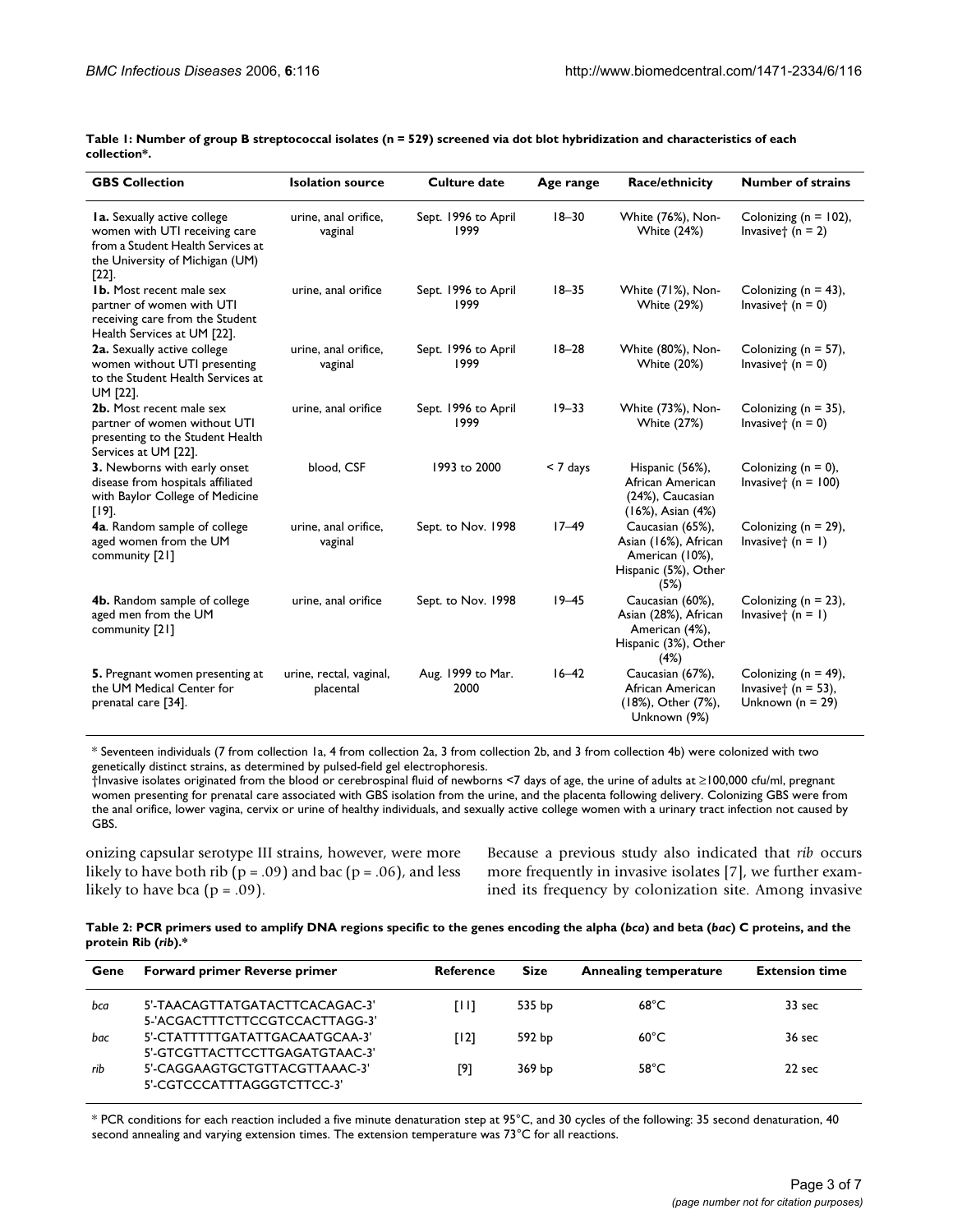

#### **Figure 1**

The number of strains with genes encoding the alpha (*bca*) and beta (*bac*) C proteins and the protein Rib (*rib*) by serotypes la (n = 115), lb (n = 60), ll (n = 67), lll (n = 84\*), lV (n = 2), V (n = 105<sup>\*</sup>), VI (n = 7<sup>\*</sup>), VIII (n = 1), and nontypeable (NT) ( $n = 53$ ). The sample represents the maximum number of isolates tested, which varied slightly by gene; serotyping data was not available for 35 strains.

isolates from newborns, the odds of isolation from the cerebrospinal fluid (CSF) compared to blood was 3.6 higher when *rib* [95% CI: (0.86, 15.44), p = .04], and 4.1 times higher when *bac* [95% CI: (0.92, 17.91), p = .03] were present. There was no association with *bca*. Because *rib* occurred in 92% of capsular serotype III isolates and was found infrequently in other serotypes, and type III occurred more frequently among infants with invasive disease, it is likely that the association with CSF is attributable to confounding. When we examined the colonization site by serotype among *rib* positive strains, 26% of serotype III and no serotype II strains (the only other serotype with *rib*) were isolated from the CSF. By contrast, among isolates without *rib*, 6%, 10% and 17% of serotype Ia, II and Ib strains, respectively, were isolated from the CSF. In a similar analysis of among *bac* positive strains, 50% of serotype III and 18% of serotype Ib, but no serotype II or V strains were isolated from the CSF. When the analysis was restricted to serotype III strains, *rib* was not associated with CSF isolation, but *bac* was (OR: 4.7, 95% CI: 0.43, 60.74), although the sample size was too small to achieve statistical significance ( $p = .12$ ).

The *bca* and *bac* genes frequently occurred together; 74 strains contained both genes among 324 strains with at least one gene (p < .0001). *rib* was significantly less likely to occur with either *bca* (11/333, p < .0001) or *bac* (14/ 224, p = .01). These relationships were similar when stratified by isolate type with a few exceptions. Among the 14 strains with *rib* and *bac*, 8 (57%) were invasive (p = .002); 7 of these 8 were from newborns and 6 of the 7 newborn strains were serotype III. Strains with both *bca* and *rib* together were more frequent in colonizing versus invasive strains (p = .03) as were strains with both *bca* and *bac* (p = .10).

#### **Discussion**

Based on the suggestion that the alpha and beta C proteins and protein Rib protein serve as potential vaccine GBS candidates either in glycoconjugates or alone [6-8], it was estimated in 1988, before the emergence of serotype V GBS, that a vaccine containing the alpha C protein and a serotype III component would prevent at least 90% of GBS cases [30]. Although we did not find these three genes significantly more frequently in invasive versus colonizing GBS strains, *bac* was found more frequently among isolates from CSF than blood in invasive serotype

**Table 3: The frequency of genes encoding the alpha (***bca***) and beta (***bac***) C protein, and the protein Rib (***rib***) among various GBS populations.**

|                                                                           |                    | alpha antigen (bca) ± |      |                    | beta antigen (bac) ‡ |        | Rib protein (rib)  |                 |        |
|---------------------------------------------------------------------------|--------------------|-----------------------|------|--------------------|----------------------|--------|--------------------|-----------------|--------|
| <b>GBS</b> Collection                                                     | Number<br>screened | n                     | (%)  | Number<br>screened | n                    | $(\%)$ | Number<br>screened | n               | $(\%)$ |
| 1. Sexually active college women with UTI and<br>sex partner <sup>+</sup> | 145                | 63                    | (43) | 147                | 26                   | (18)   | 146                | 33              | (23)   |
| 2. Sexually active college women without UTI<br>and their sex partner     | 93                 | 58                    | (62) | 93                 | 26                   | (28)   | 93                 | $\overline{17}$ | (18)   |
| 3. Infected newborns $\leq$ 7 days of age                                 | 100                | 29                    | (29) | 100                | 20                   | (20)   | 100                | 28              | (28)   |
| 4. Random sample of college students <sup>+</sup>                         | 53                 | 25                    | (47) | 53                 | 18                   | (34)   | 53                 | 3               | (25)   |
| 5. Pregnant women                                                         | 135                | 41                    | (30) | 131                | 18                   | (14)   | 134                | 27              | (20)   |
| Total                                                                     | 526                | 216                   | (41) | 524                | 108                  | (21)   | 526                | l 18            | (22)   |

Note: n (%) represents the number of participants with the respective gene in each population; the number screened varies slightly by gene and population because a result could not be obtained for 4 strains tested for *rib* and *bca*, and 6 strains tested for *bac* despite repeated testing. †There was no difference in gene frequency by gender so the results were combined for presentation.

‡Using the Chi-square test, a significant difference at the p = .05 significance level was observed between *bca* frequencies in collection 2 versus 3 (p < .0001), 5 (p < .0001) and 1 (p = .004); and between *bac* frequencies in collection 2 versus 5 (p = .008).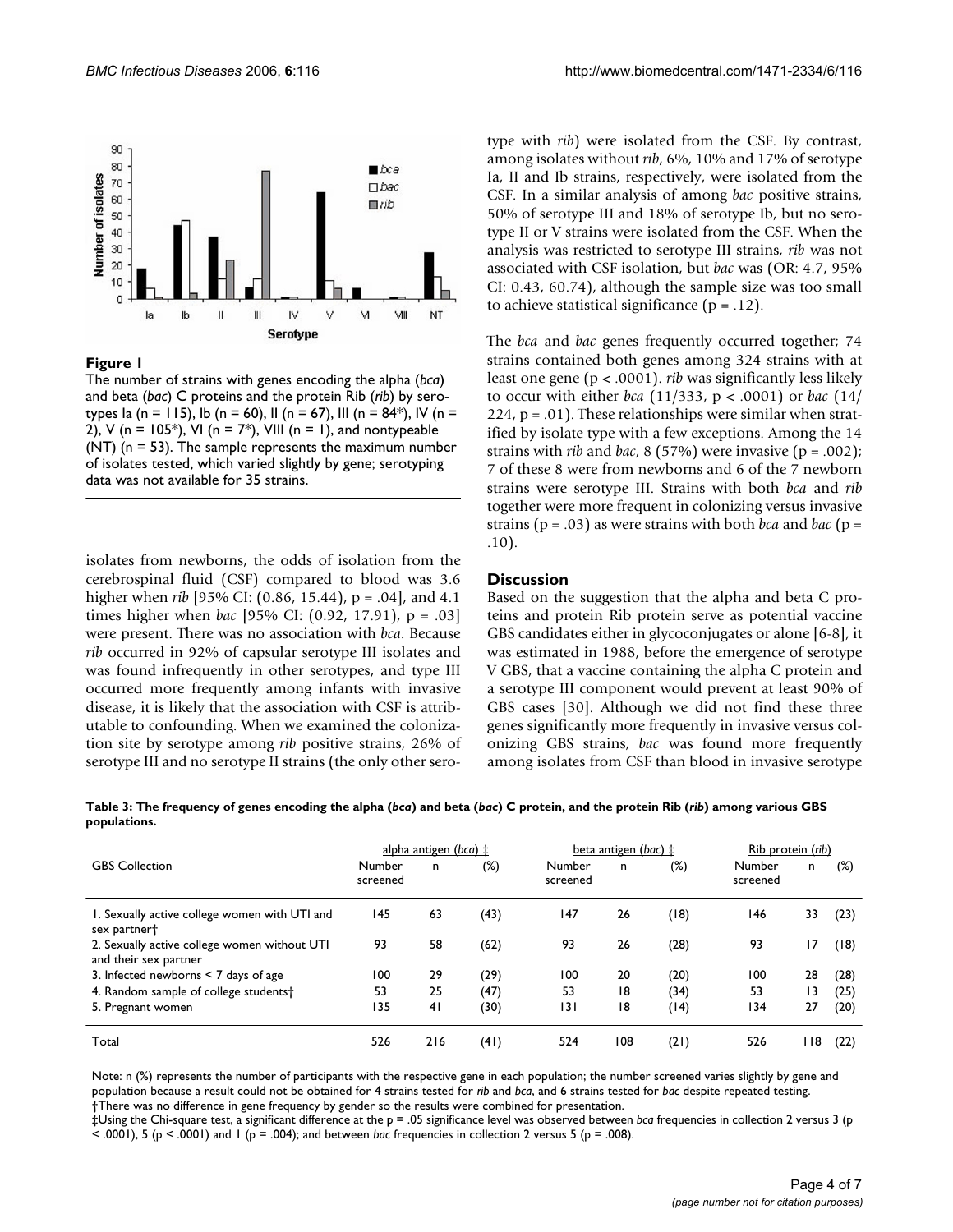|                    | Invasive n (%) |             |             | Colonizing $n$ $(\%)$    |                        |                          |  |
|--------------------|----------------|-------------|-------------|--------------------------|------------------------|--------------------------|--|
|                    | bca            | bac         | rib         | bca                      | bac                    | rib                      |  |
| Overall freq.      | 29/100 (29)    | 20/100 (20) | 28/100 (28) | $167/360 (46)$ *         | 82/360 (23)            | 72/360 (20) <sup>+</sup> |  |
| <b>By Serotype</b> |                |             |             |                          |                        |                          |  |
| la.                | 0/33(0)        | 0/43(0)     | 0/33(0)     | $18/71(25)$ *            | $6/71(8)$ <sup>+</sup> | $1/71$ (1)               |  |
| Ib                 | 12/12(100)     | 11/12(92)   | 0/12(0)     | $29/42(69)$ *            | 32/42 (76)             | 3/42(7)                  |  |
| Ш                  | 8/15(53)       | 2/15(13)    | 5/15(33)    | 25/45 (56)               | 10/45(22)              | 15/45(33)                |  |
| ш                  | 0/23(0)        | 6/23(26)    | 23/23 (100) | $5/44$ (11) <sup>+</sup> | $4/44(9)$ <sup>+</sup> | 39/44 (89) <sup>+</sup>  |  |
| 1V                 | 0/0(0)         | 0/0(0)      | 0/0(0)      | 1/2(50)                  | 1/2(50)                | 0/2(0)                   |  |
| v                  | 8/15(53)       | 1/15(7)     | 0/15(0)     | 51/76 (67)               | 10/78(13)              | 6/78(8)                  |  |
| νı                 | 0/0(0)         | $0/1$ (0)   | 0/0(0)      | 5/6(83)                  | 0/6(0)                 | 0/0(0)                   |  |
| <b>VIII</b>        | 0/0(0)         | 0/0(0)      | 0/0(0)      | 1/1(100)                 | 1/1(100)               | 0/0(0)                   |  |
| <b>NT</b>          | 0/0(0)         | 0/10(0)     | 0/0(0)      | 23/41(56)                | 13/41(32)              | 5/41(12)                 |  |

**Table 4: Frequency of genes encoding the alpha (***bca***) and beta (***bac***) C proteins, and the protein Rib (***rib***) among invasive versus colonizing group B streptococcal isolates by serotype.**

Note: Serotype data are missing for 30 strains.

\*The difference in the gene frequency between invasive and colonizing populations is statistically significant at p < .05 using the Chi square test. †Marginally significant Chi square estimate (.06 < p < .10)

III isolates from newborns, suggesting it may increase disease severity.

Although we detected differences in the frequency of specific genes, it is possible that the encoded proteins are differentially expressed [31,32] and thus, differences in pathogenicity could be attributable to differences in gene expression. A prior study demonstrated that protein Rib [7] was present in more invasive versus colonizing serotype III strains. In this study, invasive strains were more likely to have *rib* (p = .09), but the association was only marginally significant. A similar observation was found for *bac* (p = .06), which is consistent with a prior report [18]. However, we cannot exclude the possibility that the differences in collection date and geographic location are responsible for this result. Further, and possibly more important, the isolates assessed may contain other unknown virulence characteristics important to invasion, as the virulence of GBS is probably attributable to multiple genes. Our collections of invasive isolates were limited to those from newborns, pregnant women and healthy young women. It is possible that these virulence genes might have different impacts in other susceptible populations, such as the elderly or those with underlying chronic disease.

#### **Conclusion**

We observed only a marginally significant difference in *bac*, *bca* and *rib* frequency between invasive and colonizing serotype III strains, thereby raising the possibility that other genes explain the association of serotype III with invasive disease. It is noteworthy, however, that both *rib* and *bac* were found more frequently in the newborn serotype III isolates, while *bca* was found less frequently. Because various genotyping methods, such as multilocus sequence typing (MLST), have distinguished between colonizing and invasive strains, [33] this warrants further study. Using the framework provided by MLST, for example, may allow us to assess the distribution of these genes by sequence types found to be associated with invasiveness. In addition, it is clear that GBS disease pathogenesis is complex, thus novel virulence genes need to be identified and evaluated to understand their role in the pathogenic process, and provide additional vaccine targets. Recently published GBS DNA sequences [34-36] will facilitate the identification of these novel factors.

#### **Competing interests**

The author( $\overline{s}$ ) declare that they have no competing interests.

#### **Authors' contributions**

SDM conducted the data analysis and drafted the manuscript, MK performed the PCR on strains yielding an equivocal result; CFM and BF oversaw and participated in the study design, analysis and writing; KJK and SMB performed the dot blot assays; and CJB provided strains, performed serotyping and assisted with the manuscript. All authors read and approved the final manuscript.

#### **Acknowledgements**

We thank Patricia Tallman for maintaining the GBS collections; Melissa E. Ward for serotyping the GBS isolates; Lixin Zhang for technical advice; Gunnar Lindahl for providing strain BM110; and Yuan Gu for performing dot blot hybridization. This work was supported by Public Health Service grant AI44868 (BF) and AI51675 (BF) from the National Institute of Health (NIH), and in part by NIH Public Health Service grant AI066081(SDM). Collection, maintenance of isolates and serotyping by CJB was supported in part by NIH-NIAID contract N01 AI75326. Serotyping was paid in part by grant 334-SAP/99 (SDM) from the Blue Cross Blue Shield of Michigan Foun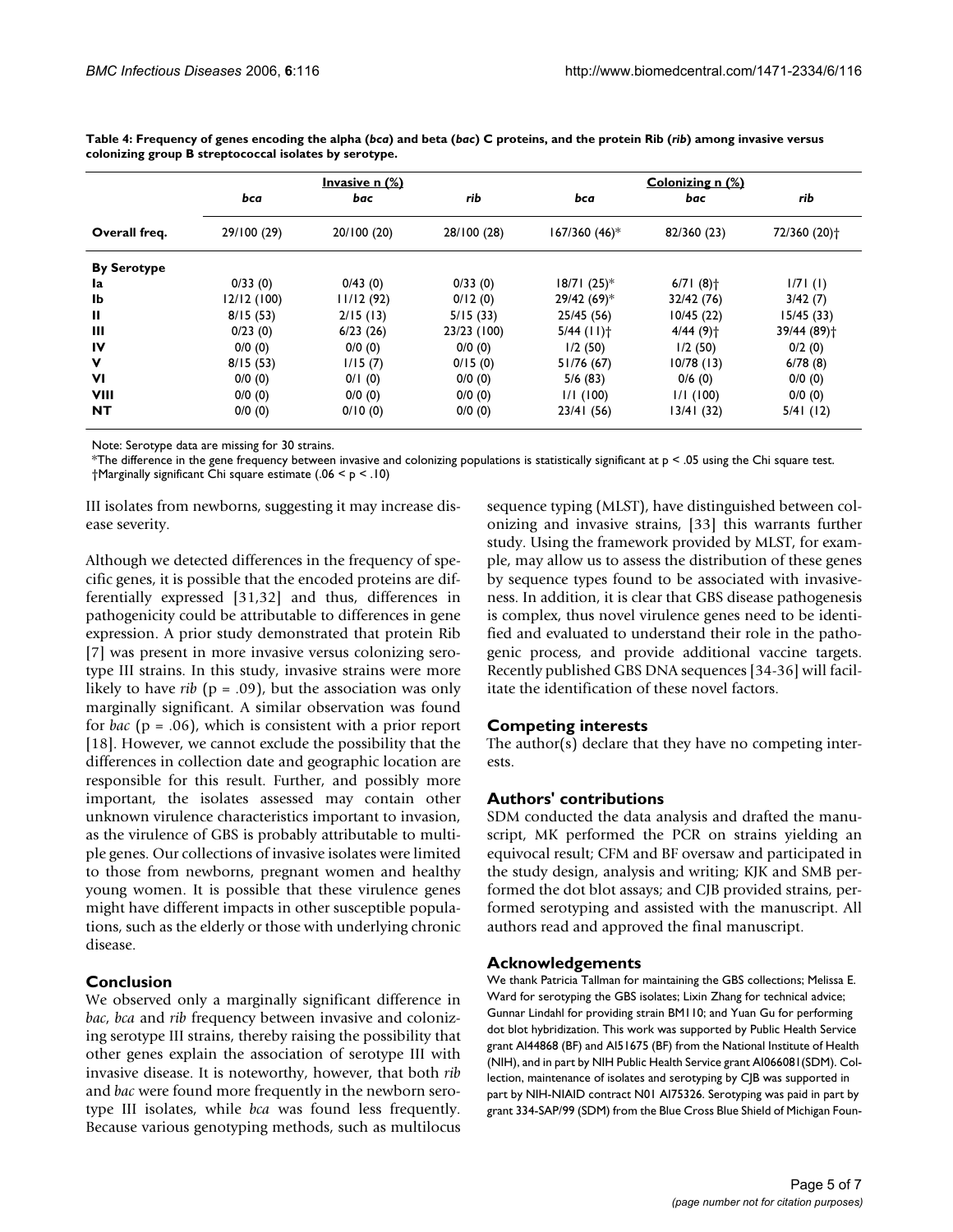dation, and the University of Michigan Medical School's Advisory Council on Clinical Research (Mark D. Pearlman, M.D.)

#### **References**

- Schrag SJ, Zell ER, Lynfield R, Roome A, Arnold KE, Craig AS, Harrison LH, Reingold A, Stefonek K, Smith G, Gamble M, Schuchat A: **[A](http://www.ncbi.nlm.nih.gov/entrez/query.fcgi?cmd=Retrieve&db=PubMed&dopt=Abstract&list_uids=12140298) [population-based comparison of strategies to prevent early](http://www.ncbi.nlm.nih.gov/entrez/query.fcgi?cmd=Retrieve&db=PubMed&dopt=Abstract&list_uids=12140298)[onset group B streptococcal disease in neonates.](http://www.ncbi.nlm.nih.gov/entrez/query.fcgi?cmd=Retrieve&db=PubMed&dopt=Abstract&list_uids=12140298)** *N Engl J Med* 2002, **347:**233-239.
- 2. Harrison LH, Elliott JA, Dwyer DM, Libonati JP, Ferrieri P, Billmann L, Schuchat A: **[Serotype distribution of invasive group B strepto](http://www.ncbi.nlm.nih.gov/entrez/query.fcgi?cmd=Retrieve&db=PubMed&dopt=Abstract&list_uids=9534974)[coccal isolates in Maryland: implications for vaccine formula](http://www.ncbi.nlm.nih.gov/entrez/query.fcgi?cmd=Retrieve&db=PubMed&dopt=Abstract&list_uids=9534974)[tion. Maryland Emerging Infections Program.](http://www.ncbi.nlm.nih.gov/entrez/query.fcgi?cmd=Retrieve&db=PubMed&dopt=Abstract&list_uids=9534974)** *J Infect Dis* 1998, **177:**998-1002.
- 3. Davies HD, Raj S, Adair C, Robinson J, McGeer A: **[Population](http://www.ncbi.nlm.nih.gov/entrez/query.fcgi?cmd=Retrieve&db=PubMed&dopt=Abstract&list_uids=11734768)[based active surveillance for neonatal group B streptococcal](http://www.ncbi.nlm.nih.gov/entrez/query.fcgi?cmd=Retrieve&db=PubMed&dopt=Abstract&list_uids=11734768) infections in Alberta, Canada: implications for vaccine for[mulation.](http://www.ncbi.nlm.nih.gov/entrez/query.fcgi?cmd=Retrieve&db=PubMed&dopt=Abstract&list_uids=11734768)** *Pediatr Infect Dis J* 2001, **20:**879-884.
- 4. Baker CJ, Edwards MS: **[Group B streptococcal conjugate vac](http://www.ncbi.nlm.nih.gov/entrez/query.fcgi?cmd=Retrieve&db=PubMed&dopt=Abstract&list_uids=12716700)[cines.](http://www.ncbi.nlm.nih.gov/entrez/query.fcgi?cmd=Retrieve&db=PubMed&dopt=Abstract&list_uids=12716700)** *Arch Dis Child* 2003, **88:**375-378.
- 5. Manning SD: **[Molecular epidemiology of Streptococcus agalac](http://www.ncbi.nlm.nih.gov/entrez/query.fcgi?cmd=Retrieve&db=PubMed&dopt=Abstract&list_uids=12456367)[tiae \(group B Streptococcus\).](http://www.ncbi.nlm.nih.gov/entrez/query.fcgi?cmd=Retrieve&db=PubMed&dopt=Abstract&list_uids=12456367)** *Front Biosci* 2003, **8:**s1-18.
- 6. Baker CJ: **[Immunization to prevent group B streptococcal dis](http://www.ncbi.nlm.nih.gov/entrez/query.fcgi?cmd=Retrieve&db=PubMed&dopt=Abstract&list_uids=2182731)[ease: victories and vexations.](http://www.ncbi.nlm.nih.gov/entrez/query.fcgi?cmd=Retrieve&db=PubMed&dopt=Abstract&list_uids=2182731)** *J Infect Dis* 1990, **161:**917-921.
- 7. Stalhammar-Carlemalm M, Stenberg L, Lindahl G: **[Protein rib: a](http://www.ncbi.nlm.nih.gov/entrez/query.fcgi?cmd=Retrieve&db=PubMed&dopt=Abstract&list_uids=8496678) [novel group B streptococcal cell surface protein that confers](http://www.ncbi.nlm.nih.gov/entrez/query.fcgi?cmd=Retrieve&db=PubMed&dopt=Abstract&list_uids=8496678) protective immunity and is expressed by most strains caus[ing invasive infections.](http://www.ncbi.nlm.nih.gov/entrez/query.fcgi?cmd=Retrieve&db=PubMed&dopt=Abstract&list_uids=8496678)** *J Exp Med* 1993, **177:**1593-1603.
- 8. Gravekamp C, Kasper DL, Paoletti LC, Madoff LC: **[Alpha C protein](http://www.ncbi.nlm.nih.gov/entrez/query.fcgi?cmd=Retrieve&db=PubMed&dopt=Abstract&list_uids=10225912) [as a carrier for type III capsular polysaccharide and as a pro](http://www.ncbi.nlm.nih.gov/entrez/query.fcgi?cmd=Retrieve&db=PubMed&dopt=Abstract&list_uids=10225912)[tective protein in group B streptococcal vaccines.](http://www.ncbi.nlm.nih.gov/entrez/query.fcgi?cmd=Retrieve&db=PubMed&dopt=Abstract&list_uids=10225912)** *Infect Immun* 1999, **67:**2491-2496.
- 9. Wastfelt M, Stalhammar-Carlemalm M, Delisse AM, Cabezon T, Lindahl G: **[Identification of a family of streptococcal surface pro](http://www.ncbi.nlm.nih.gov/entrez/query.fcgi?cmd=Retrieve&db=PubMed&dopt=Abstract&list_uids=8702550)[teins with extremely repetitive structure.](http://www.ncbi.nlm.nih.gov/entrez/query.fcgi?cmd=Retrieve&db=PubMed&dopt=Abstract&list_uids=8702550)** *J Biol Chem* 1996, **271:**18892-18897.
- 10. Bevanger L, Maeland JA: **[Complete and incomplete Ibc protein](http://www.ncbi.nlm.nih.gov/entrez/query.fcgi?cmd=Retrieve&db=PubMed&dopt=Abstract&list_uids=107722) [fraction in group B streptococci.](http://www.ncbi.nlm.nih.gov/entrez/query.fcgi?cmd=Retrieve&db=PubMed&dopt=Abstract&list_uids=107722)** *Acta Pathol Microbiol Scand [B]* 1979, **87B:**51-54.
- 11. Michel JL, Madoff LC, Olson K, Kling DE, Kasper DL, Ausubel FM: **[Large, identical, tandem repeating units in the C protein](http://www.ncbi.nlm.nih.gov/entrez/query.fcgi?cmd=Retrieve&db=PubMed&dopt=Abstract&list_uids=1438195) [alpha antigen gene, bca, of group B streptococci.](http://www.ncbi.nlm.nih.gov/entrez/query.fcgi?cmd=Retrieve&db=PubMed&dopt=Abstract&list_uids=1438195)** *Proc Natl Acad Sci U S A* 1992, **89:**10060-10064.
- 12. Jerlstrom PG, Chhatwal GS, Timmis KN: **[The IgA-binding beta](http://www.ncbi.nlm.nih.gov/entrez/query.fcgi?cmd=Retrieve&db=PubMed&dopt=Abstract&list_uids=1857207) [antigen of the c protein complex of Group B streptococci:](http://www.ncbi.nlm.nih.gov/entrez/query.fcgi?cmd=Retrieve&db=PubMed&dopt=Abstract&list_uids=1857207) sequence determination of its gene and detection of two [binding regions.](http://www.ncbi.nlm.nih.gov/entrez/query.fcgi?cmd=Retrieve&db=PubMed&dopt=Abstract&list_uids=1857207)** *Mol Microbiol* 1991, **5:**843-849.
- 13. Lachenauer CS, Baker CJ, Baron MJ, Kasper DL, Gravekamp C, Madoff LC: **[Quantitative determination of immunoglobulin G spe](http://www.ncbi.nlm.nih.gov/entrez/query.fcgi?cmd=Retrieve&db=PubMed&dopt=Abstract&list_uids=11807719)[cific for group B streptococcal beta C protein in human](http://www.ncbi.nlm.nih.gov/entrez/query.fcgi?cmd=Retrieve&db=PubMed&dopt=Abstract&list_uids=11807719) [maternal serum.](http://www.ncbi.nlm.nih.gov/entrez/query.fcgi?cmd=Retrieve&db=PubMed&dopt=Abstract&list_uids=11807719)** *J Infect Dis* 2002, **185:**368-374.
- 14. Johnson DR, Ferrieri P: **[Group B streptococcal Ibc protein anti](http://www.ncbi.nlm.nih.gov/entrez/query.fcgi?cmd=Retrieve&db=PubMed&dopt=Abstract&list_uids=6201506)[gen: distribution of two determinants in wild-type strains of](http://www.ncbi.nlm.nih.gov/entrez/query.fcgi?cmd=Retrieve&db=PubMed&dopt=Abstract&list_uids=6201506) [common serotypes.](http://www.ncbi.nlm.nih.gov/entrez/query.fcgi?cmd=Retrieve&db=PubMed&dopt=Abstract&list_uids=6201506)** *J Clin Microbiol* 1984, **19:**506-510.
- 15. Madoff LC, Hori S, Michel JL, Baker CJ, Kasper DL: **[Phenotypic](http://www.ncbi.nlm.nih.gov/entrez/query.fcgi?cmd=Retrieve&db=PubMed&dopt=Abstract&list_uids=1855984) [diversity in the alpha C protein of group B streptococci.](http://www.ncbi.nlm.nih.gov/entrez/query.fcgi?cmd=Retrieve&db=PubMed&dopt=Abstract&list_uids=1855984)** *Infect Immun* 1991, **59:**2638-2644.
- 16. Hickman ME, Rench MA, Ferrieri P, Baker CJ: [Changing epidemi](http://www.ncbi.nlm.nih.gov/entrez/query.fcgi?cmd=Retrieve&db=PubMed&dopt=Abstract&list_uids=10428995)**[ology of group B streptococcal colonization.](http://www.ncbi.nlm.nih.gov/entrez/query.fcgi?cmd=Retrieve&db=PubMed&dopt=Abstract&list_uids=10428995)** *Pediatrics* 1999, **104:**203-209.
- 17. Maeland JA, Brakstad OG, Bevanger L, Kvam AI: **[Streptococcus](http://www.ncbi.nlm.nih.gov/entrez/query.fcgi?cmd=Retrieve&db=PubMed&dopt=Abstract&list_uids=9402921) [agalactiae beta gene and gene product variations.](http://www.ncbi.nlm.nih.gov/entrez/query.fcgi?cmd=Retrieve&db=PubMed&dopt=Abstract&list_uids=9402921)** *J Med Microbiol* 1997, **46:**999-1005.
- 18. Berner R, Bender A, Rensing C, Forster J, Brandis M: **[Low preva](http://www.ncbi.nlm.nih.gov/entrez/query.fcgi?cmd=Retrieve&db=PubMed&dopt=Abstract&list_uids=10517191)[lence of the immunoglobulin-A-binding beta antigen of the C](http://www.ncbi.nlm.nih.gov/entrez/query.fcgi?cmd=Retrieve&db=PubMed&dopt=Abstract&list_uids=10517191) protein among Streptococcus agalactiae isolates causing [neonatal sepsis.](http://www.ncbi.nlm.nih.gov/entrez/query.fcgi?cmd=Retrieve&db=PubMed&dopt=Abstract&list_uids=10517191)** *Eur J Clin Microbiol Infect Dis* 1999, **18:**545-550.
- 19. Dore N, Bennett D, Kaliszer M, Cafferkey M, Smyth CJ: **[Molecular](http://www.ncbi.nlm.nih.gov/entrez/query.fcgi?cmd=Retrieve&db=PubMed&dopt=Abstract&list_uids=14596522) [epidemiology of group B streptococci in Ireland: associations](http://www.ncbi.nlm.nih.gov/entrez/query.fcgi?cmd=Retrieve&db=PubMed&dopt=Abstract&list_uids=14596522) between serotype, invasive status and presence of genes [encoding putative virulence factors.](http://www.ncbi.nlm.nih.gov/entrez/query.fcgi?cmd=Retrieve&db=PubMed&dopt=Abstract&list_uids=14596522)** *Epidemiol Infect* 2003, **131:**823-833.
- 20. Manning SD, Tallman P, Baker CJ, Gillespie B, Marrs CF, Foxman B: **[Determinants of co-colonization with group B streptococcus](http://www.ncbi.nlm.nih.gov/entrez/query.fcgi?cmd=Retrieve&db=PubMed&dopt=Abstract&list_uids=12192222)**

**[among heterosexual college couples.](http://www.ncbi.nlm.nih.gov/entrez/query.fcgi?cmd=Retrieve&db=PubMed&dopt=Abstract&list_uids=12192222)** *Epidemiology* 2002, **13:**533-539.

- 21. Bliss SJ, Manning SD, Tallman P, Baker CJ, Pearlman MD, Marrs CF, Foxman B: **[Group B Streptococcus colonization in male and](http://www.ncbi.nlm.nih.gov/entrez/query.fcgi?cmd=Retrieve&db=PubMed&dopt=Abstract&list_uids=11740706) [nonpregnant female university students: a cross-sectional](http://www.ncbi.nlm.nih.gov/entrez/query.fcgi?cmd=Retrieve&db=PubMed&dopt=Abstract&list_uids=11740706) [prevalence study.](http://www.ncbi.nlm.nih.gov/entrez/query.fcgi?cmd=Retrieve&db=PubMed&dopt=Abstract&list_uids=11740706)** *Clin Infect Dis* 2002, **34:**184-190.
- 22. Manning SD, Foxman B, Pierson CL, Tallman P, Baker CJ, Pearlman MD: **[Correlates of antibiotic-resistant group B streptococcus](http://www.ncbi.nlm.nih.gov/entrez/query.fcgi?cmd=Retrieve&db=PubMed&dopt=Abstract&list_uids=12517649) [isolated from pregnant women.](http://www.ncbi.nlm.nih.gov/entrez/query.fcgi?cmd=Retrieve&db=PubMed&dopt=Abstract&list_uids=12517649)** *Obstet Gynecol* 2003, **101:**74-79.
- 23. Zaleznik DF, Rench MA, Hillier S, Krohn MA, Platt R, Lee ML, Flores AE, Ferrieri P, Baker C|: Invasive disease due to group **B Strep[tococcus in pregnant women and neonates from diverse](http://www.ncbi.nlm.nih.gov/entrez/query.fcgi?cmd=Retrieve&db=PubMed&dopt=Abstract&list_uids=10671328) [population groups.](http://www.ncbi.nlm.nih.gov/entrez/query.fcgi?cmd=Retrieve&db=PubMed&dopt=Abstract&list_uids=10671328)** *Clin Infect Dis* 2000, **30:**276-281.
- 24. Manning SD, Pearlman MD, Tallman P, Pierson CL, Foxman B: **[Fre](http://www.ncbi.nlm.nih.gov/entrez/query.fcgi?cmd=Retrieve&db=PubMed&dopt=Abstract&list_uids=11698992)[quency of antibiotic resistance among group B Streptococ](http://www.ncbi.nlm.nih.gov/entrez/query.fcgi?cmd=Retrieve&db=PubMed&dopt=Abstract&list_uids=11698992)[cus isolated from healthy college students.](http://www.ncbi.nlm.nih.gov/entrez/query.fcgi?cmd=Retrieve&db=PubMed&dopt=Abstract&list_uids=11698992)** *Clin Infect Dis* 2001, **33:**E137-9.
- 25. Li J, Kasper DL, Ausubel FM, Rosner B, Michel JL: **[Inactivation of](http://www.ncbi.nlm.nih.gov/entrez/query.fcgi?cmd=Retrieve&db=PubMed&dopt=Abstract&list_uids=9371832) [the alpha C protein antigen gene, bca, by a novel shuttle/sui](http://www.ncbi.nlm.nih.gov/entrez/query.fcgi?cmd=Retrieve&db=PubMed&dopt=Abstract&list_uids=9371832)cide vector results in attenuation of virulence and immunity [in group B Streptococcus.](http://www.ncbi.nlm.nih.gov/entrez/query.fcgi?cmd=Retrieve&db=PubMed&dopt=Abstract&list_uids=9371832)** *Proc Natl Acad Sci U S A* 1997, **94:**13251-13256.
- 26. Zhang L, Gillespie B, Marrs CF, Foxman B: **[Optimization of a fluo](http://www.ncbi.nlm.nih.gov/entrez/query.fcgi?cmd=Retrieve&db=PubMed&dopt=Abstract&list_uids=11240045)[rescent-based phosphor imaging dot blot DNA hybridization](http://www.ncbi.nlm.nih.gov/entrez/query.fcgi?cmd=Retrieve&db=PubMed&dopt=Abstract&list_uids=11240045) [assay to assess Escherichia coli virulence gene profiles.](http://www.ncbi.nlm.nih.gov/entrez/query.fcgi?cmd=Retrieve&db=PubMed&dopt=Abstract&list_uids=11240045)** *J Microbiol Methods* 2001, **44:**225-233.
- Foxman B, Zhang L, Tallman P, Palin K, Rode CK, Bloch CA, Gillespie B, Marrs CF: **Virulence characteristics of Escherichia coli causing first urinary tract infection predict risk of second infection.** *J Infect Dis* 1994, **172:**1536-1541.
- 28. Borchardt SM, Foxman B, Chaffin DO, Rubens CE, Tallman PA, Manning SD, Baker CJ, Marrs CF: **[Comparison of DNA dot blot](http://www.ncbi.nlm.nih.gov/entrez/query.fcgi?cmd=Retrieve&db=PubMed&dopt=Abstract&list_uids=14715745) [hybridization and lancefield capillary precipitin methods for](http://www.ncbi.nlm.nih.gov/entrez/query.fcgi?cmd=Retrieve&db=PubMed&dopt=Abstract&list_uids=14715745) [group B streptococcal capsular typing.](http://www.ncbi.nlm.nih.gov/entrez/query.fcgi?cmd=Retrieve&db=PubMed&dopt=Abstract&list_uids=14715745)** *J Clin Microbiol* 2004, **42:**146-150.
- 29. SAS Institute Inc.: **The SAS System for Windows.** 8e edition. Cary, NC, ; 1999.
- 30. Insel RA: **[Maternal immunization to prevent neonatal infec](http://www.ncbi.nlm.nih.gov/entrez/query.fcgi?cmd=Retrieve&db=PubMed&dopt=Abstract&list_uids=3173459)[tions.](http://www.ncbi.nlm.nih.gov/entrez/query.fcgi?cmd=Retrieve&db=PubMed&dopt=Abstract&list_uids=3173459)** *N Engl J Med* 1988, **319:**1219-1220.
- Suvorov A, Dmitriev A, Ustinovitch I, Schalen C, Totolian AA: **[Molecular analysis of clinical group B streptococcal strains](http://www.ncbi.nlm.nih.gov/entrez/query.fcgi?cmd=Retrieve&db=PubMed&dopt=Abstract&list_uids=9093835) [by use of alpha and beta gene probes.](http://www.ncbi.nlm.nih.gov/entrez/query.fcgi?cmd=Retrieve&db=PubMed&dopt=Abstract&list_uids=9093835)** *FEMS Immunol Med Microbiol* 1997, **17:**149-154.
- 32. Maeland JA, Brakstad OG, Bevanger L, Krokstad S: **[Distribution and](http://www.ncbi.nlm.nih.gov/entrez/query.fcgi?cmd=Retrieve&db=PubMed&dopt=Abstract&list_uids=10670571) [expression of bca, the gene encoding the c alpha protein, by](http://www.ncbi.nlm.nih.gov/entrez/query.fcgi?cmd=Retrieve&db=PubMed&dopt=Abstract&list_uids=10670571) [Streptococcus agalactiae.](http://www.ncbi.nlm.nih.gov/entrez/query.fcgi?cmd=Retrieve&db=PubMed&dopt=Abstract&list_uids=10670571)** *J Med Microbiol* 2000, **49:**193-198.
- 33. Jones N, Bohnsack JF, Takahashi S, Oliver KA, Chan MS, Kunst F, Glaser P, Rusniok C, Crook DW, Harding RM, Bisharat N, Spratt BG: **[Multilocus sequence typing system for group B streptococ](http://www.ncbi.nlm.nih.gov/entrez/query.fcgi?cmd=Retrieve&db=PubMed&dopt=Abstract&list_uids=12791877)[cus.](http://www.ncbi.nlm.nih.gov/entrez/query.fcgi?cmd=Retrieve&db=PubMed&dopt=Abstract&list_uids=12791877)** *J Clin Microbiol* 2003, **41:**2530-2536.
- 34. Glaser P, Rusniok C, Buchrieser C, Chevalier F, Frangeul L, Msadek T, Zouine M, Couve E, Lalioui L, Poyart C, Trieu-Cuot P, Kunst F: **[Genome sequence of Streptococcus agalactiae, a pathogen](http://www.ncbi.nlm.nih.gov/entrez/query.fcgi?cmd=Retrieve&db=PubMed&dopt=Abstract&list_uids=12354221) [causing invasive neonatal disease.](http://www.ncbi.nlm.nih.gov/entrez/query.fcgi?cmd=Retrieve&db=PubMed&dopt=Abstract&list_uids=12354221)** *Mol Microbiol* 2002, **45:**1499-1513.
- 35. Tettelin H, Masignani V, Cieslewicz MJ, Eisen JA, Peterson S, Wessels MR, Paulsen IT, Nelson KE, Margarit I, Read TD, Madoff LC, Wolf AM, Beanan MJ, Brinkac LM, Daugherty SC, DeBoy RT, Durkin AS, Kolonay JF, Madupu R, Lewis MR, Radune D, Fedorova NB, Scanlan D, Khouri H, Mulligan S, Carty HA, Cline RT, Van Aken SE, Gill J, Scarselli M, Mora M, Iacobini ET, Brettoni C, Galli G, Mariani M, Vegni F, Maione D, Rinaudo D, Rappuoli R, Telford JL, Kasper DL, Grandi G, Fraser CM: **[Complete genome sequence and comparative](http://www.ncbi.nlm.nih.gov/entrez/query.fcgi?cmd=Retrieve&db=PubMed&dopt=Abstract&list_uids=12200547) [genomic analysis of an emerging human pathogen, serotype](http://www.ncbi.nlm.nih.gov/entrez/query.fcgi?cmd=Retrieve&db=PubMed&dopt=Abstract&list_uids=12200547) [V Streptococcus agalactiae.](http://www.ncbi.nlm.nih.gov/entrez/query.fcgi?cmd=Retrieve&db=PubMed&dopt=Abstract&list_uids=12200547)** *Proc Natl Acad Sci U S A* 2002, **99:**12391-12396.
- 36. Tettelin H, Masignani V, Cieslewicz MJ, Donati C, Medini D, Ward NL, Angiuoli SV, Crabtree J, Jones AL, Durkin AS, Deboy RT, Davidsen TM, Mora M, Scarselli M, Margarit y Ros I, Peterson JD, Hauser CR, Sundaram JP, Nelson WC, Madupu R, Brinkac LM, Dodson RJ, Rosovitz MJ, Sullivan SA, Daugherty SC, Haft DH, Selengut J, Gwinn ML, Zhou L, Zafar N, Khouri H, Radune D, Dimitrov G, Watkins K, O'Connor KJ, Smith S, Utterback TR, White O, Rubens CE, Grandi G, Madoff LC, Kasper DL, Telford JL, Wessels MR, Rappuoli R, Fraser CM: **[Genome analysis of multiple pathogenic isolates of](http://www.ncbi.nlm.nih.gov/entrez/query.fcgi?cmd=Retrieve&db=PubMed&dopt=Abstract&list_uids=16172379)**